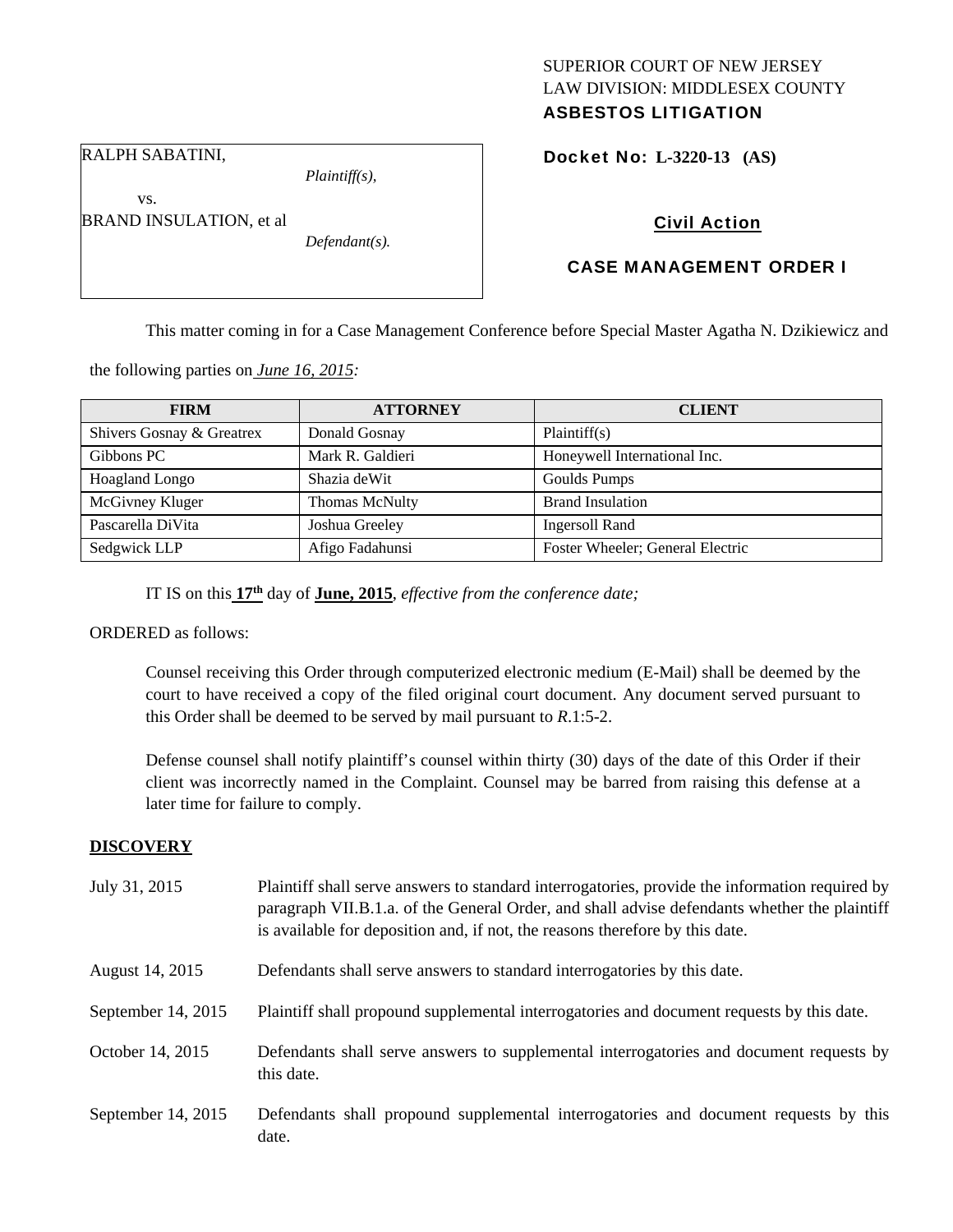| October 14, 2015  | Plaintiff shall serve answers to supplemental interrogatories and document requests by this<br>date.                                                                                                        |
|-------------------|-------------------------------------------------------------------------------------------------------------------------------------------------------------------------------------------------------------|
| November 13, 2015 | Plaintiff depositions shall be concluded by this date. Plaintiff's counsel shall contact the<br>Special Master within one week of this deadline if plaintiff depositions are not completed<br>by this date. |
| December 11, 2015 | Fact discovery, including depositions, shall be completed by this date. Plaintiff's counsel<br>shall contact the Special Master within one week of this deadline if all fact discovery is not<br>completed. |
| December 31, 2015 | Depositions of corporate representatives shall be completed by this date.                                                                                                                                   |

### **EARLY SETTLEMENT**

January 8, 2016 Settlement demands shall be served on all counsel and the Special Master by this date.

### **SUMMARY JUDGMENT MOTION PRACTICE**

- January 8, 2016 Plaintiff's counsel shall advise, in writing, of intent not to oppose motions by this date.
- January 22, 2016 Summary judgment motions shall be filed no later than this date.
- February 19, 2016 Last return date for summary judgment motions.

### **MEDICAL DEFENSE**

- August 31, 2015 Defendants shall forward medical authorizations to plaintiff's counsel by this date.
- September 30, 2015 Plaintiff shall serve executed medical authorizations by this date.
- October 30, 2015 Plaintiff shall serve medical expert reports by this date.
- February 29, 2016 The defense medical examination of plaintiff(s) shall be completed by this date.
- March 31, 2016 Defendants shall identify its medical experts and serve medical reports, if any, by this date. **In addition, defendants shall notify plaintiff's counsel (as well as all counsel of record) of a joinder in an expert medical defense by this date.**

### **LIABILITY EXPERT REPORTS**

- March 31, 2016 Plaintiff shall identify its liability experts and serve liability expert reports or a certified expert statement by this date or waive any opportunity to rely on liability expert testimony.
- April 29, 2016 Defendants shall identify its liability experts and serve liability expert reports, if any, by this date or waive any opportunity to rely on liability expert testimony.

### **EXPERT DEPOSITIONS**

May 13, 2016 Expert depositions shall be completed by this date. To the extent that plaintiff and defendant generic experts have been deposed before, the parties seeking that deposition in

\_\_\_\_\_\_\_\_\_\_\_\_\_\_\_\_\_\_\_\_\_\_\_\_\_\_\_\_\_\_\_\_\_\_\_\_\_\_\_\_\_\_\_\_\_\_\_\_\_\_\_\_\_\_\_\_\_\_\_\_\_\_\_\_\_\_\_\_\_\_\_\_\_\_\_\_\_\_\_\_\_\_\_\_\_\_\_\_\_\_\_\_\_\_\_\_\_\_\_\_\_\_\_\_\_\_\_\_\_\_